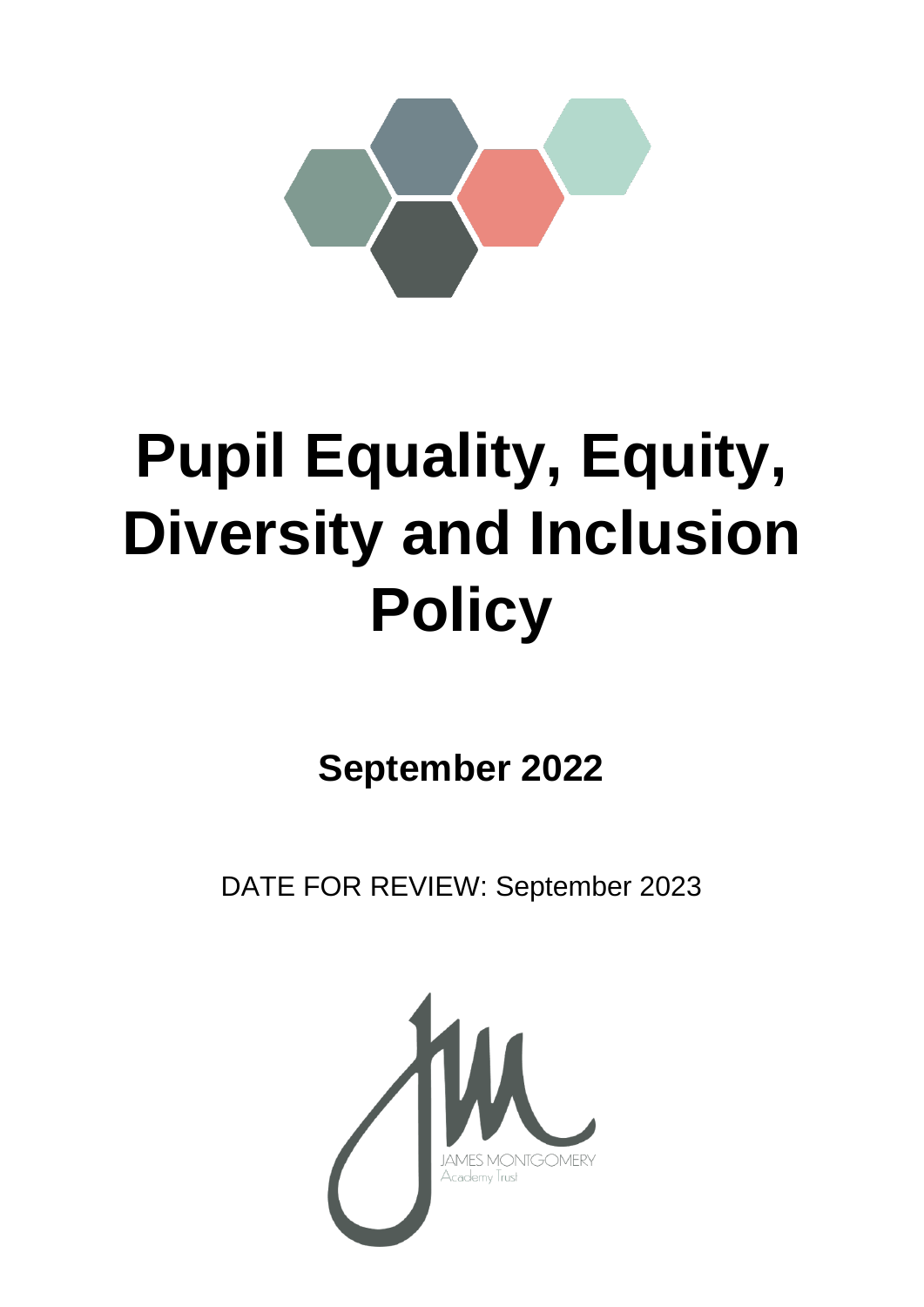# **James Montgomery Academy Trust Overarching Vision**

Our schools are child centred, inclusive and distinctive, delivering excellence in education, sharing best practice and building aspiration.

## **James Montgomery Academy Trust Core Principles**

Together we will:

- Consistently put children at the heart of decision making
- Champion school individuality
- Continually improve through innovative and research driven practice

#### **Statement of intent**

The James Montgomery Academy Trust understands that, under the Equality Act 2010, its schools have a duty to:

- Eliminate unlawful discrimination, harassment and victimisation.
- Advance equality between different groups.
- Foster good relations between different groups.
- Promote mental health and wellbeing.

The term Trust refers to all schools in the James Montgomery Academy Trust. Our Trust's overall values are underpinned by our statutory duties under the Equality Act 2010. We are dedicated to ensuring that every pupil receives an education that offers them the best chance at fulfilling their potential, and to promoting mental wellbeing amongst our pupils. We are committed to supporting and celebrating all pupils' individual identities.

## **Legal Framework**

This policy has due regard to all relevant legislation including, but not limited to, the following:

- Human Rights Act 1998
- Equality Act 2010
- Data Protection Act 2018
- General Data Protection Regulation (GDPR)
- Equality Act 2010 (Specific Duties and Public Authorities) Regulations 2017

This policy has due regard to statutory and good practice guidance including, but not limited to, the following:

- Public Sector Equality Duty (PSED)
- SEND Regulations (2014)
- DfE (2014) 'The Equality Act and schools'
- DfE (2018) 'Promoting the education of looked after children and previously looked after children'
- DfE (2018) 'Gender separation in mixed schools'
- DfE (2018) 'Equality Act 2010: advice for schools'
- DfE (2018) 'Mental health and wellbeing provision in schools'
- DfE (2014) 'The Equality Act 2010 and Trusts'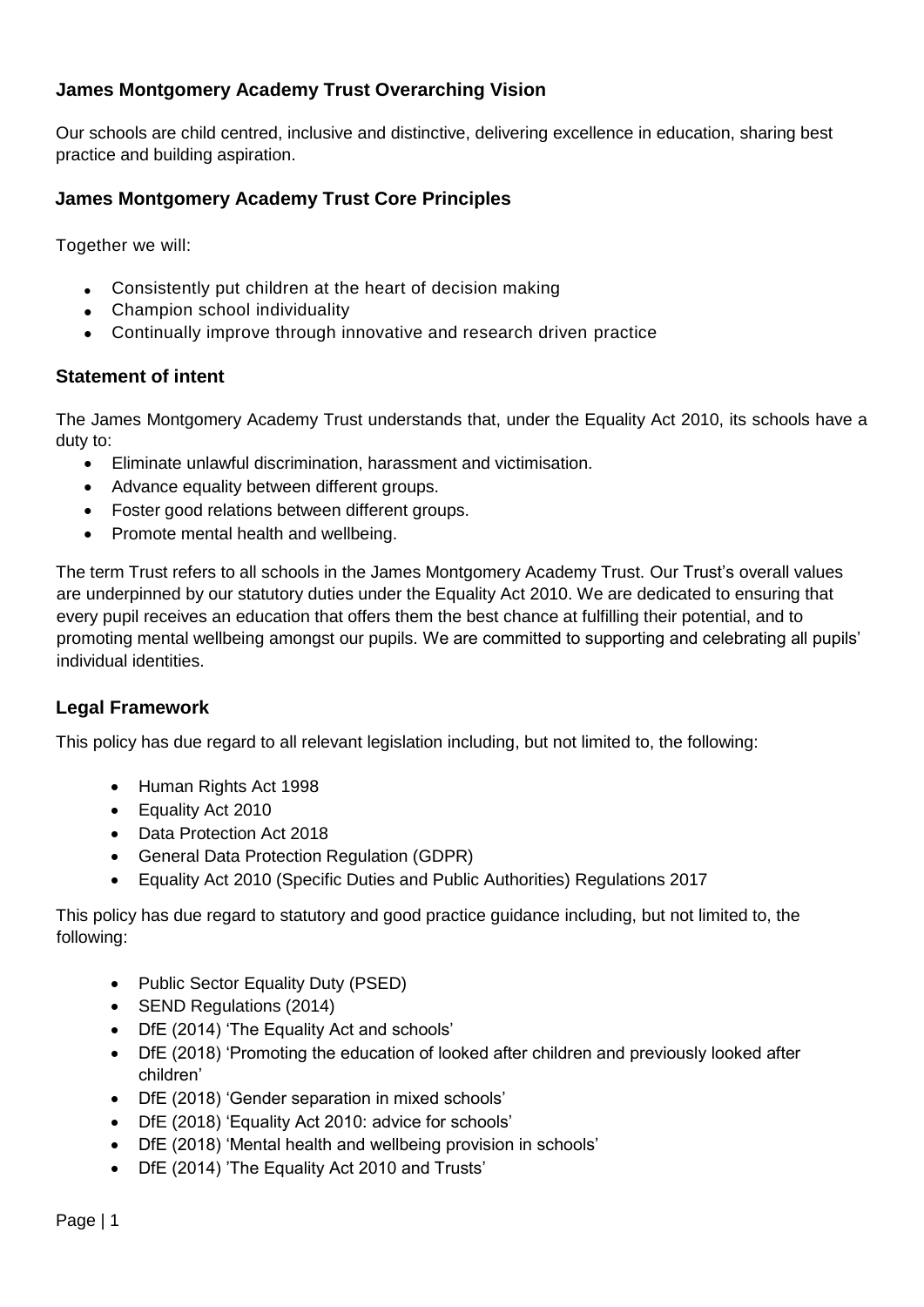This policy operates in conjunction with the following Trust policies:

- **•** Admissions Policy
- Complaints Procedures Policy
- Special Educational Needs and Disabilities (SEND) Policy
- Supporting Pupils with Medical Conditions Policy
- Attendance and Absence Policy
- Relationships and Sex Education Policy
- School Uniform Policy
- LAC Policy
- Anti-bullying Policy: Pupils
- Child Protection and Safeguarding Policy

For the purpose of this policy, the Equality Act 2010 will be referred to as 'the Act'. The Trust fully understands the principles of the Act and the work needed to ensure that those with protected characteristics are not discriminated against and are given equal opportunities. Protected characteristics, under the Act, are as follows:

- Age
- **Disability**
- Race, colour, nationality or ethnicity
- Sex
- Gender reassignment
- Maternity and pregnancy
- Religion and belief
- Sexual orientation
- Marriage and civil partnership

The Act makes it unlawful for the responsible body of a Trust to discriminate against, harass or victimise a pupil or potential pupil:

- In relation to admissions
- In the way it provides education for pupils
- In the way it provides pupils access to any benefit, facility or service
- By excluding a pupil or subjecting them to any other detriment

The Trust's liability not to discriminate, harass or victimise does not end when a pupil has left the Trust, but will apply to subsequent actions connected to the previous relationship between Trust and pupil, such as the provision of references on former pupils or access to "old pupils" communications and activities

The disability provisions in this Act are different from those for other protected characteristics in a number of ways, including a more complex definition of what constitutes discrimination. Schools may, and often must, treat disabled pupils more favourably than non-disabled pupils by making reasonable adjustments to ensure that a disabled pupil can benefit from what they offer to the same extent that a pupil without a disability can.

The schools in JMAT implement their individual accessibility plans which are aimed at:

- increasing the extent to which disabled pupils can participate in the curriculum;
- improving the physical environment of schools to enable disabled pupils to take better
- advantage of education, benefits, facilities and services provided;
- improving the availability of accessible information to disabled pupils.

Page | 2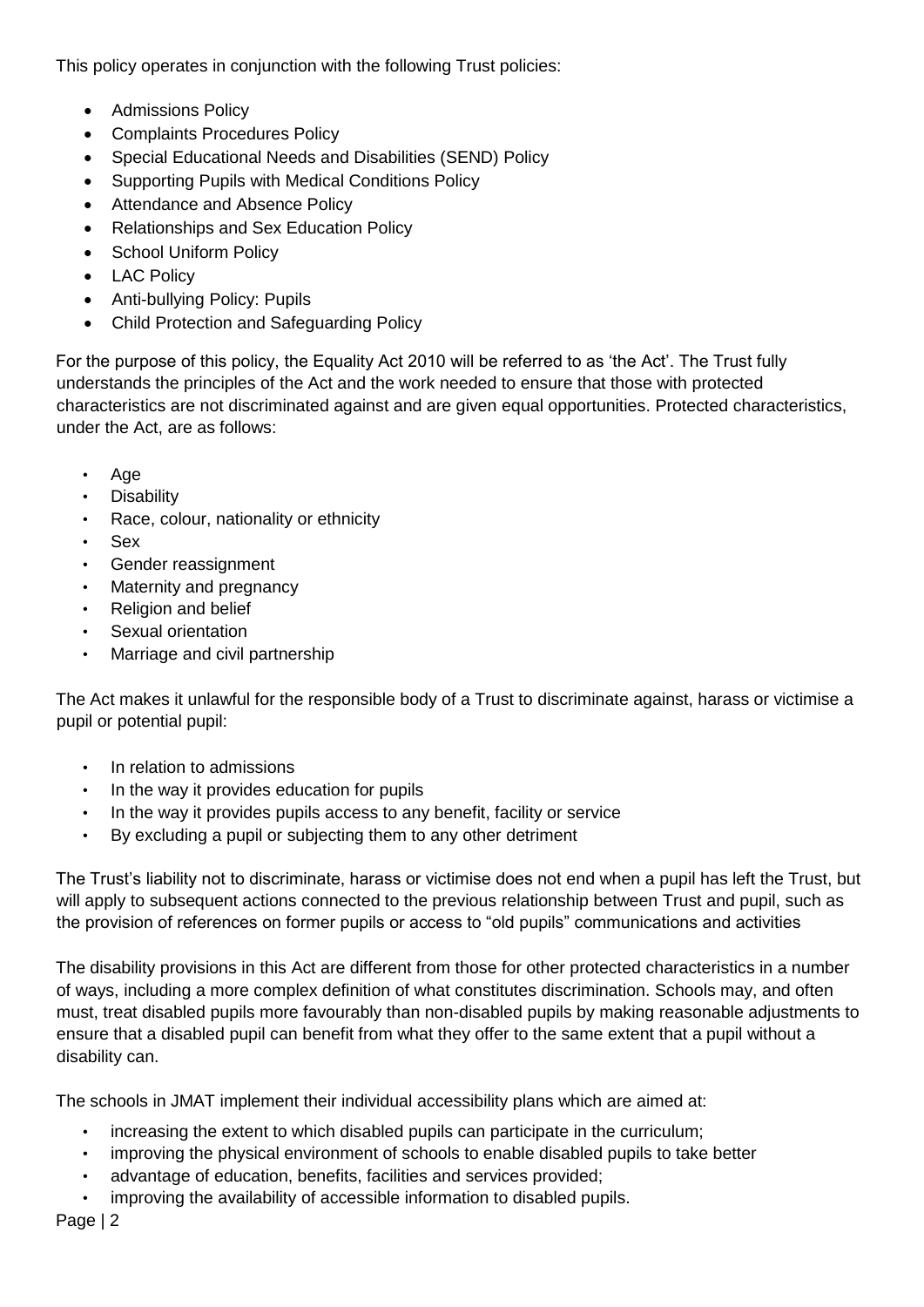Provision for disabled pupils is closely linked with the existing provisions for pupils with special educational needs. These are the same duties as previously existed under the Disability Discrimination Act 1995 and have been replicated in the Equality Act 2010. We will provide auxiliary aids that are directly related to disabled pupil's educational needs as a reasonable adjustment, so they can integrate wholly in all parts of school life.

# **Principles and Aims**

JMAT was established in 2016 as a group of primary schools working in collaboration as one charitable entity, to improve and maintain high educational standards and offer life opportunities for our children and the community as a whole. Our schools all share the belief that a nurturing approach is at the heart of success.

We believe that:

- happy children learn
- happy staff thrive
- happy parents build a community

We promise that children in JMAT will:

- feel welcome, valued and **safe**
- develop outstanding academic and social **skills**
- have **fun** whilst fostering an intrinsic love of learning
- **respect** and celebrate everyone's similarities and differences
- build lasting, healthy **relationships** and support networks
- engage with and contribute substantially to their local **community**

We actively seek to eradicate all discrimination on the basis of gender, sex, race, disability, religious or cultural background, sexual orientation or appearance. Although this list of the areas of potential discrimination is wide ranging, it is not exhaustive and incidents of discrimination on any other grounds will be taken equally seriously. We are fully committed to these principles and we have identified practical priorities and plans of specific action in order to promote equality in relation to disability, ethnicity, gender, sexual orientation, religion and belief, age and socio-economic circumstances. In fulfilling our legal obligations, we are guided by the following principles:

- We see all learners and potential learners, and their parents, as of equal value, regardless of any protected characteristic.
- Our policies, procedures and activities will not discriminate but must nevertheless take account of differences in life-experience, outlook and background, and in the kinds of barriers and disadvantages which people may face in relation to any protected characteristic.
- The Trust will promote race equality and have due regard to eliminating unlawful racial discrimination, promoting equality of opportunity and good relations between people of different racial groups.
- The Trust will promote disability equality, ensuring equality of opportunity, eliminating unlawful discrimination and disability-related harassment and encouraging participation by disabled people in public life.
- The Trust will promote gender equality by eliminating unlawful discrimination and harassment, and promote the equality of opportunity between men and women, girls and boys.
- Transgender people are explicitly covered by the PSED. For the purposes of this policy, the term 'transgender' refers to an individual whose gender expression or identity is different from that traditionally associated with the sex they were assigned at birth.
- The Trust will respect the confidentiality of those seeking gender reassignment and will provide a supportive environment within the community.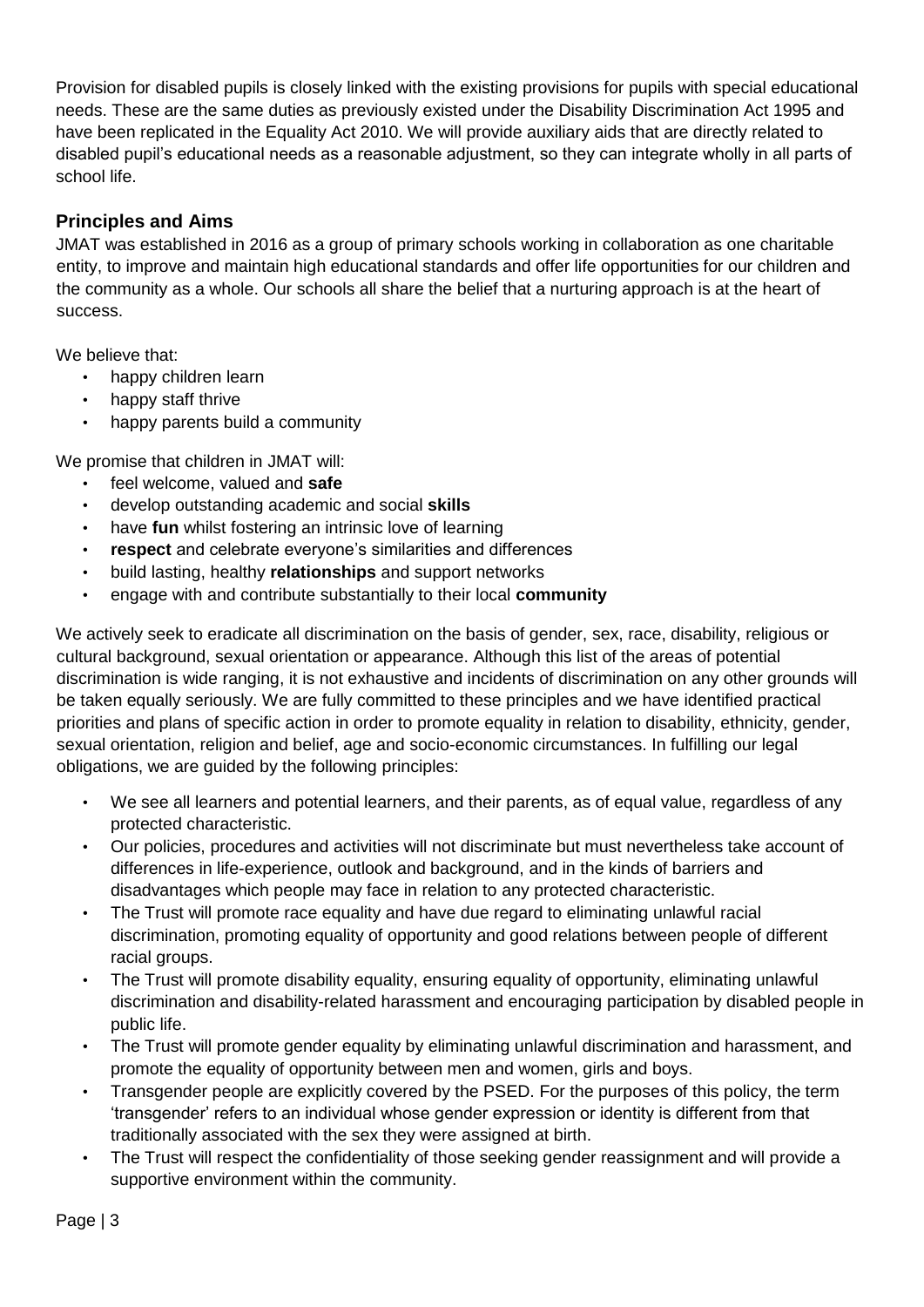- The Trust is opposed to all forms of prejudice and recognises that children and young people who experience any form of prejudice-related discrimination may fare less well in the education system.
- The Trust will ensure that all staff comply with the appropriate equality legislation and regulations.
- The Trust's Admissions Policy will not discriminate against any protected characteristic in any way.

The Trust will:

- Foster positive attitudes and relationships, a shared sense of cohesion and belonging, and ensure this is promoted in our policies, procedures and activities.
- Reduce and remove inequalities and barriers that already exist.
- Engage with a range of groups and individuals to ensure that those who are affected by a policy, procedure or activity are consulted and involved in the design of new policies, and in the review of existing ones.
- Ensure that policies, procedures and activities benefit society as a whole, both locally and nationally, by fostering greater social cohesion, and greater participation in the public life of everyone, regardless of any protected characteristic.
- Ensure staff promote an inclusive and collaborative ethos in the Trust, challenging inappropriate language and behaviour, responding appropriately to incidents of discrimination and harassment, and showing appropriate support for pupils with additional needs, maintaining a good level of awareness of issues surrounding equality.

## **Who is responsible for this policy?**

The **Local Governing Body (LGB)** has overall responsibility for the effective operation of this policy and for ensuring:

- compliance with discrimination law
- pupils will not be discriminated against, harassed or victimised in relation to admissions, education provision, pupil's access to benefits, facilities and services, and lastly exclusions.

Day-to-day operational responsibility, including regular review of this policy, has been delegated to the Headteacher. The **Headteacher** will ensure they implement and champion this policy and is responsible for ensuring:

- All employees are aware of the requirements of this policy and their individual responsibilities.
- Any concerns raised within the scope of this policy are treated seriously and sensitively.
- Regular training sessions are in place to ensure all members of staff are aware of their responsibilities, as well as to develop their skills and knowledge.

All members of the **senior leadership team** within the James Montgomery Academy Trust (JMAT) and its schools must set an appropriate standard of behaviour, lead by example and ensure that those they manage adhere to the policy and promote our aims and objectives with regard to equal opportunities.

#### **Staff** will:

- Be alert to the possible harassment of pupils, both inside and outside of the school, and to deal with incidents of harassment and/or discrimination as the highest priority.
- Carry out their statutory duties relating to equal opportunities and inclusivity, and pertaining to their specific roles.
- Have due regard to the sensitivities of all pupils, and not provide material that may cause offence.
- Act as a role model for equality, diversity and inclusion across the whole school community.
- Not unlawfully discriminate in any employment practice or process.
- Raise with management any suspected discriminatory acts or practice.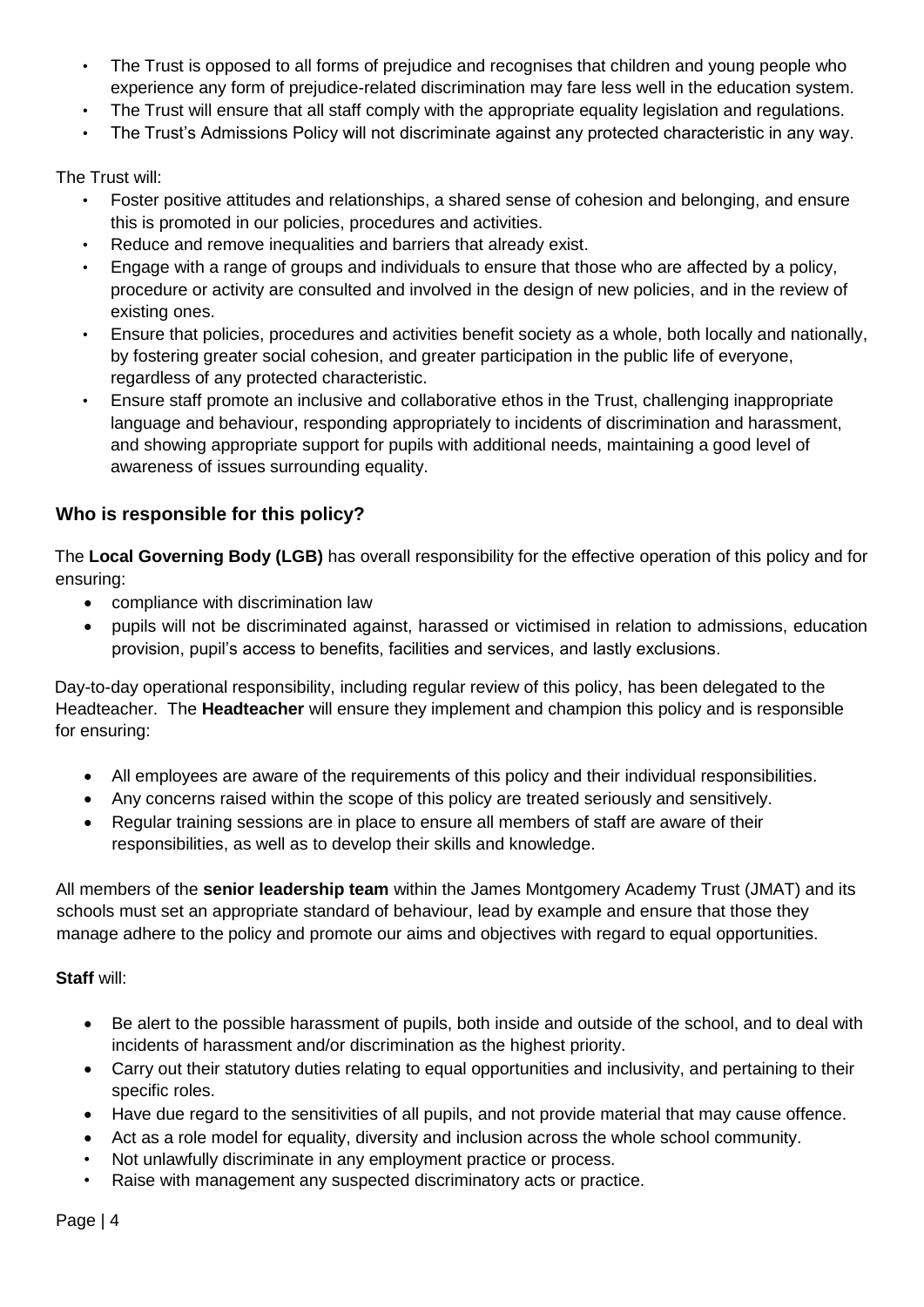- Refrain from harassment or intimidation of others.
- Refrain from victimising an employee who has made allegations or complaints of discrimination or who has provided information about such discrimination.

# **Curriculum**

Trust schools will deliver an inclusive curriculum which fosters good practice in educating pupils about equality, the development of personal, social and cultural identities in all pupils and teaches pupils respect and value for diversity as well as celebrating cultural diversity. This is done through:

- teaching and curriculum provision that supports high standards of attainment, promotes common values, and builds pupils' understanding of the diversity that surrounds them
- A PSHE and RHSE scheme to provide opportunity for learning about the protected characteristics
- Lessons across the curriculum that promote common values and help pupils to value differences and challenge prejudice and stereotyping
- A programme of curriculum-based activities whereby pupils' understanding of community and diversity is enriched through visits and meetings with members of different communities
- Teaching strategies for pupils for whom English is an additional language to enable them to achieve at the highest possible level in English.

We will ensure that the curriculum is as balanced as possible, and delivered in such a way that prevents discrimination and the promotion of prejudicial stereotypes.

# **Promoting equality**

The Trust will promote inclusion and equality at its schools through:

- Ensuring, as far as possible, that our governing board and staff reflect the full diversity of our local community.
- Ensuring equal access to opportunities, such as extracurricular activities and the curriculum.
- Communicating our policy to parents to gain their understanding, agreement and support for its provisions.
- Discussing equality issues as an agenda item for the school council.
- Promoting equality of opportunity within the wider society.
- Ensuring admission arrangements will not unfairly disadvantage a pupil from a particular social or racial group, or with SEND.

As well as the specific actions set out above all Trust schools operate equality of opportunity in their day to day practice in the following ways:

# **Pupils' Attitudes, Values and Personal Development**

In Trust schools we celebrate diversity and ensure we:

- Enable our pupils and staff to develop a critical awareness of diversity and equality
- Enable our pupils and staff to have the confidence and skills to challenge instances of prejudice, intolerance and discrimination
- Equip our pupils and staff to understand that reason, logic and sensitivity have to underpin the means of resolving arguments and conflicts
- Value the cultural experiences and contributions of all pupils, regardless of any protected characteristic that they may have.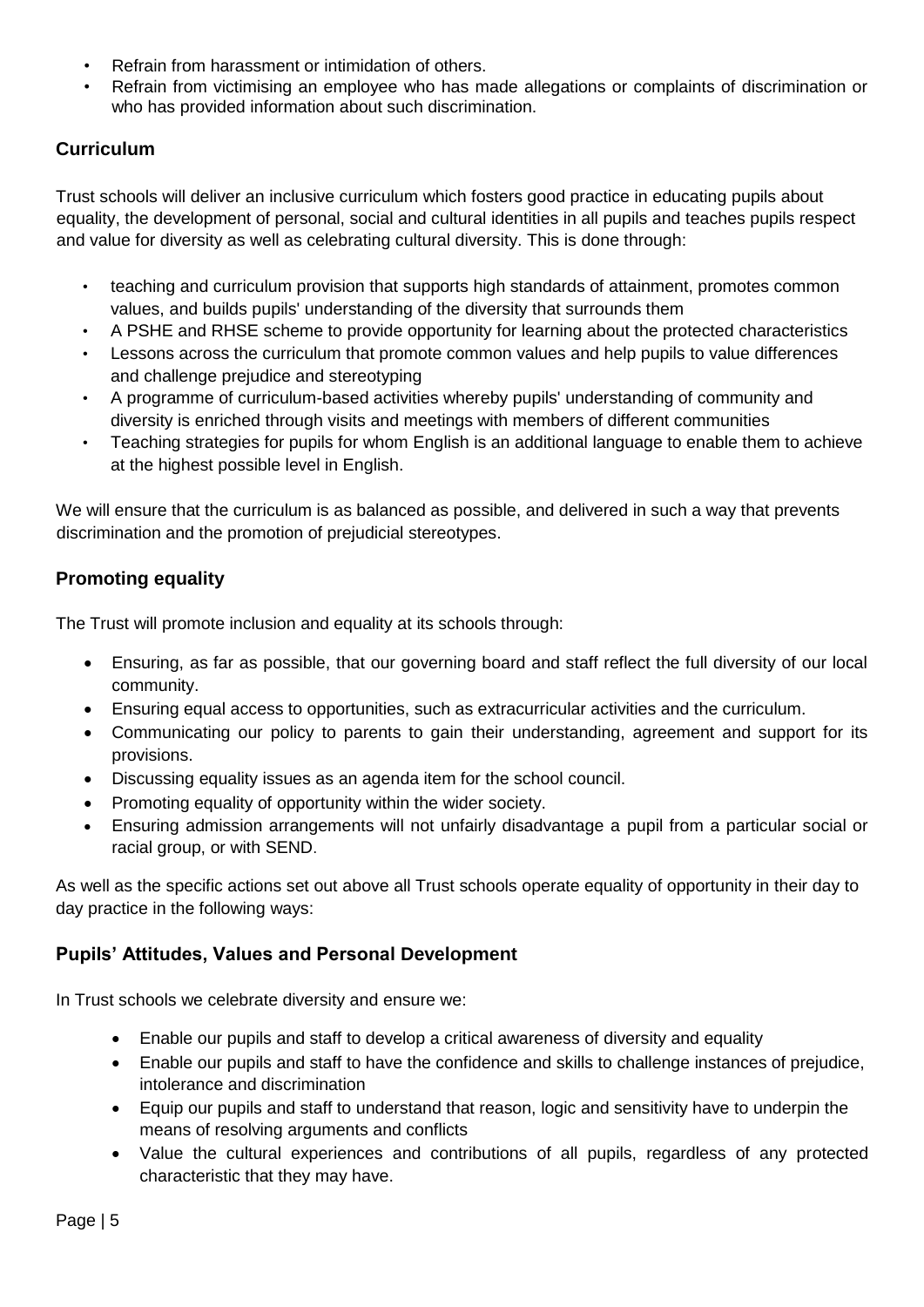- Ensure a willingness by pupils and staff to learn from different cultures, backgrounds, faiths and beliefs
- Recognise the importance of language to a person's sense of identity and belonging and consider pupils' language abilities as a teaching and learning resource and a strength
- Ensure that pupils have the opportunity to receive the support and guidance they need on an individual basis and take account of the personal and cultural needs specific to that individual
- Ensure that pupils have the skills to communicate effectively (including the ability to listen and discuss) and to defend their own opinions.

## **Teaching and Learning**

We ensure that:

- Teaching methods and styles take full account of the needs of pupils' background experiences
- Teaching methods encourage positive attitudes to difference, cultural diversity and equality
- The diversity of cultures and backgrounds represented in the school is seen as a positive resource for teaching and learning
- We provide a variety of educational and residential visits that expose pupils to a wide range of cultural experiences
- Take care in the use of language and the choice of resources, so that school staff avoid reinforcing stereotypical views of society.
- All pupils are fully aware that staff have very high expectations of them and are continually challenged to reach higher standards
- A positive ethos of mutual respect and trust is fostered amongst pupils and staff, in which all members of the school community feel valued and safe
- Classrooms and other common spaces in the school, where work is displayed present positive and challenging images that are non-stereotypical and reflect the multi-ethnic, multilingual and multicultural society and world
- Learning is a collaborative and co-operative enterprise.

# **Bullying and Discrimination**

The JMAT Anti-bullying Policy will be used in conjunction with this policy in order to prevent, and effectively deal with, any discriminatory incidents.

Any incidents of a child protection or safeguarding nature will be reported, recorded and dealt with in line with the process in our Child Protection and Safeguarding Policy.

It the responsibility of the headteacher to decide whether it is appropriate to notify social services and/or the police of any incident.

Concerns with regards to the handling of bullying and discrimination incidents will be dealt with via the procedures outlined in our Complaints Procedures Policy.

# **Staff Training**

New staff will receive relevant training on the provisions of this policy during their induction.

Whole-school staff equalities training for will be delivered on an annual basis and will include: